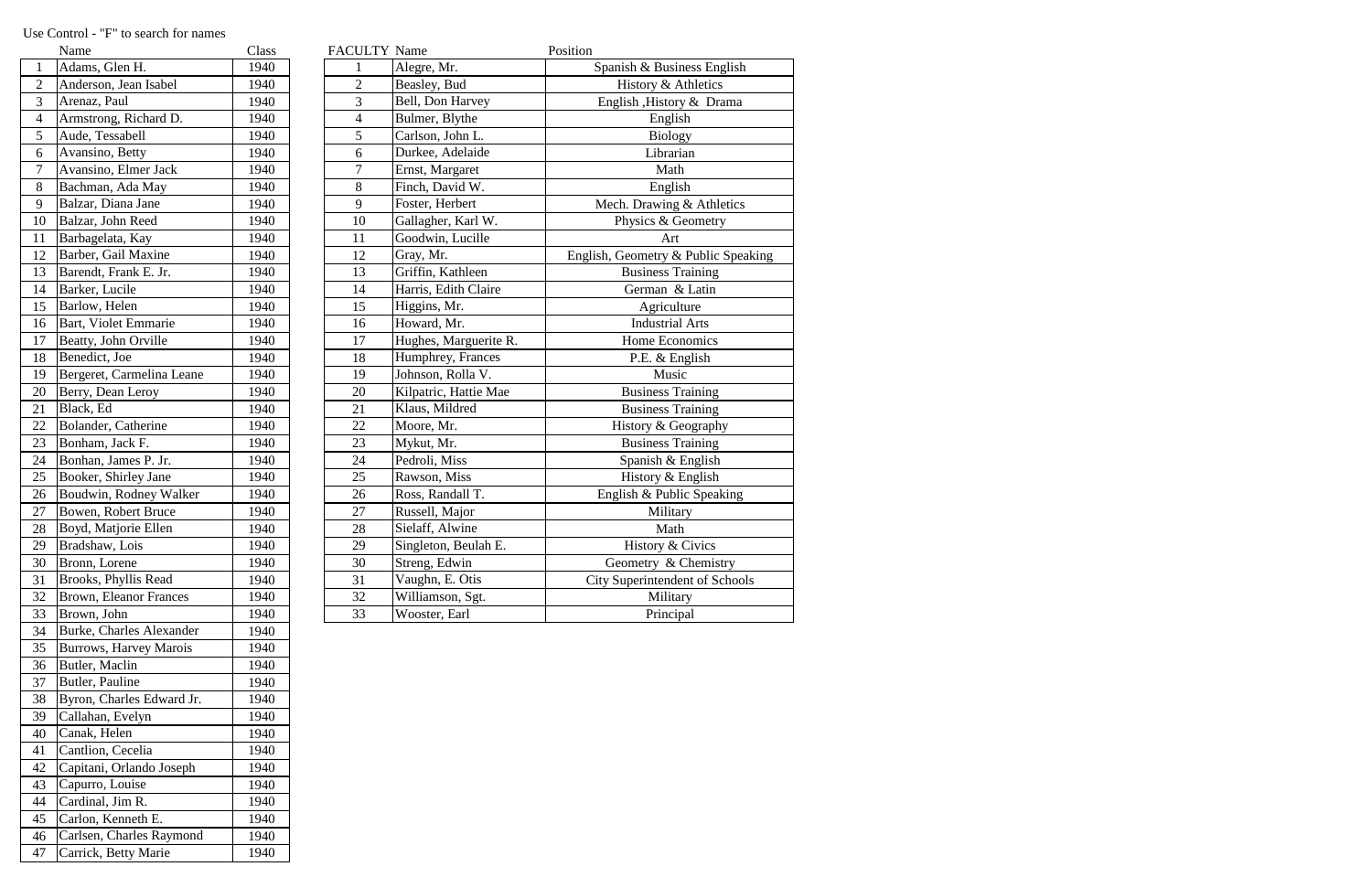| 48 | Casazza, Ernest C.         | 1940 |
|----|----------------------------|------|
| 49 | Caserta, John              | 1940 |
| 50 | Chikami, Benajim Tsutomu   | 1940 |
| 51 | Chism, Patricia            | 1940 |
| 52 | Chun, Molly Joe            | 1940 |
| 53 | Clark, Margaret Jane       | 1940 |
| 54 | Claus, Rosabelle           | 1940 |
| 55 | Coleman, Ruth              | 1940 |
| 56 | Conradt, Edward Paul       | 1940 |
| 57 | Curtis, Marian             | 1940 |
| 58 | Dayton, Harold P.          | 1940 |
| 59 | De La Mare, Jack Darrel    | 1940 |
| 60 | Dickson, Norma Jane        | 1940 |
| 61 | Donohue, Jack              | 1940 |
| 62 | Dooner, Frances            | 1940 |
| 63 | Dugan, Jane                | 1940 |
| 64 | Dukes, Charles Dean        | 1940 |
| 65 | Dunlop, Neal               | 1940 |
| 66 | Eather, Gloria             | 1940 |
| 67 | Eccles, William W.         | 1940 |
| 68 | Echevarria, Margaret Clara | 1940 |
| 69 | Ellerston, Lark Evelyn     | 1940 |
| 70 | Erickson, Stanley R.       | 1940 |
| 71 | Evans, Bette Jane          | 1940 |
| 72 | Fasani, Claude             | 1940 |
| 73 | Fear, Jewel                | 1940 |
| 74 | Ferguson, Fonita F.        | 1940 |
| 75 | Flyge, Ruth Carolyn        | 1940 |
| 76 | Fontana, Robert            | 1940 |
| 77 | Forsyth, Alfred Edward     | 1940 |
| 78 | Forsyth, Jeanne Frances    | 1940 |
| 79 | Frantz, Ted C.             | 1940 |
| 80 | Frazier, Gordon            | 1940 |
| 81 | Freemonth, Elwyn           | 1940 |
| 82 | Gallues, Al                | 1940 |
| 83 | Garaventa, Ruth R.         | 1940 |
| 84 | Gavin, Rose Marie          | 1940 |
| 85 | Gent, John Raymond         | 1940 |
| 86 | Ghiglieri, Lester          | 1940 |
| 87 | Ghiglieri, Warren N.       | 1940 |
| 88 | Gildone, Gloria            | 1940 |
| 89 | Glynn, James Mercer        | 1940 |
| 90 | Good, Donald Clifton       | 1940 |
| 91 | Granata, Evo A.            | 1940 |
| 92 | Grupe, Frances R.          | 1940 |
| 93 | Gung, Helen                | 1940 |
| 94 | Hamlin, Jack               | 1940 |
| 95 | Hansen, Dorys M.           | 1940 |
| 96 | Hansen, Elsie Louise       | 1940 |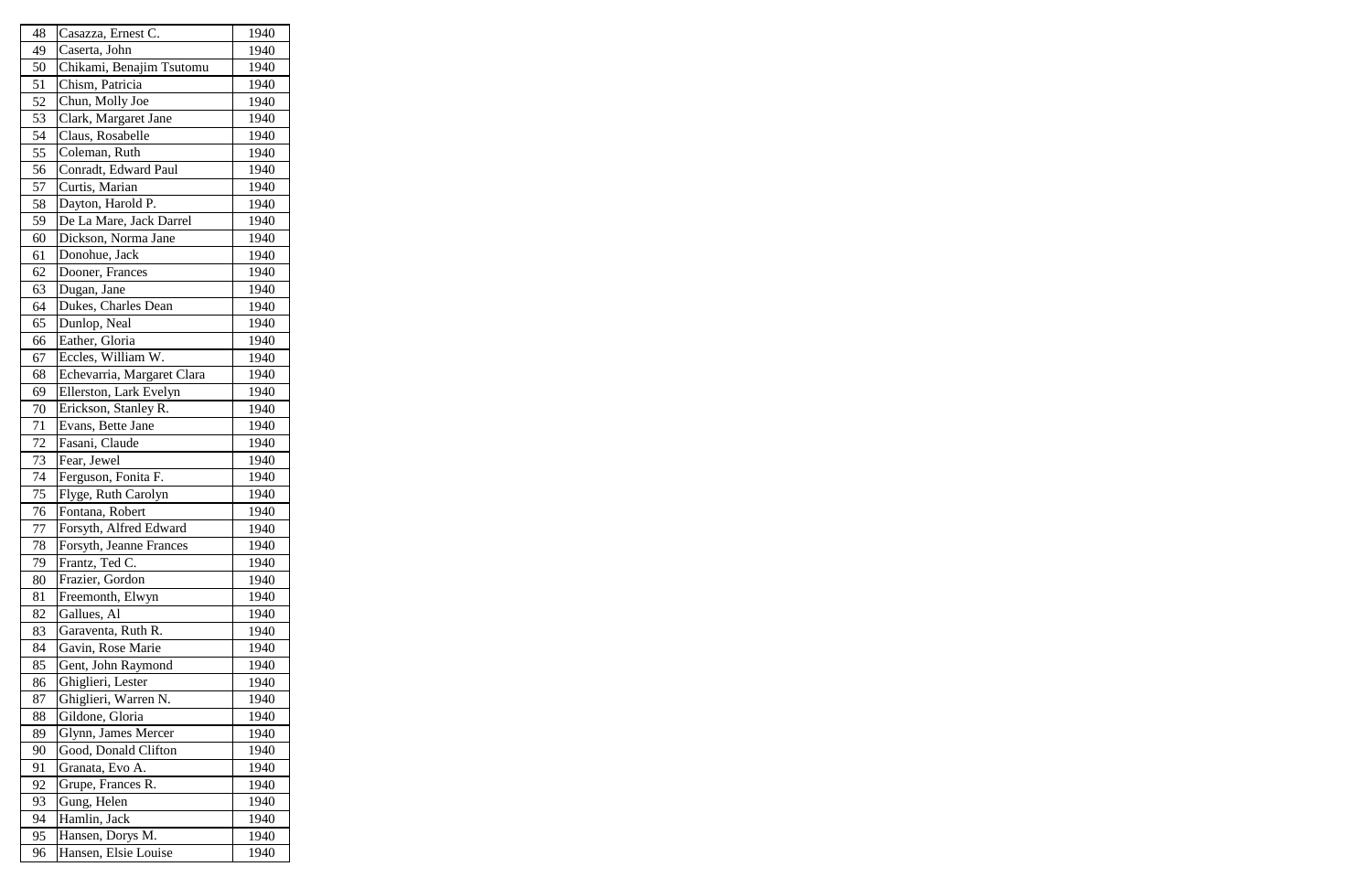| 97  | Hansen, Kenneth W.         | 1940 |
|-----|----------------------------|------|
| 98  | Hardy, Royce A.            | 1940 |
| 99  | Hargroves, Ruth            | 1940 |
| 100 | Harris, Charolette         | 1940 |
| 101 | Harvey, Tom                | 1940 |
| 102 | Haslett, Robert Henry      | 1940 |
| 103 | Hawkins, John              | 1940 |
| 104 | Hecker, Marian Helen       | 1940 |
| 105 | Hill, Helma Lillian        | 1940 |
| 106 | Hill, Thomas               | 1940 |
| 107 | Hill, Winifred             | 1940 |
| 108 | Holman, Robert Oliver      | 1940 |
| 109 | Holmby, Harold             | 1940 |
| 110 | Howard, Goldie Bernice     | 1940 |
| 111 | Hutchins, Catherine        | 1940 |
| 112 | Ibarra, Fabiola            | 1940 |
| 113 | Isom, Ruth Marie           | 1940 |
| 114 | Jackson, Warren            | 1940 |
| 115 | Johnson, Florence Patricia | 1940 |
| 116 | Kalagorevich, Eleanor      | 1940 |
| 117 | Karl, Haskell              | 1940 |
| 118 | Karl, Solomon              | 1940 |
| 119 | Kellogg, Althea Lucile     | 1940 |
| 120 | Kietzke, Irene Thelma      | 1940 |
| 121 | Kirk, Claire               | 1940 |
| 122 | Knight, Leonelda           | 1940 |
| 123 | Lambert, Ellen Lillian     | 1940 |
| 124 | Lang, Regis H.             | 1940 |
| 125 | Larrance, Arthur L.        | 1940 |
| 126 | Lawrence, Oletta E.        | 1940 |
| 127 | Layman, Shirley Dixine     | 1940 |
| 128 | LeClare, Charles A.        | 1940 |
| 129 | Lee, Dick                  | 1940 |
| 130 | Lewis, Louise              | 1940 |
| 131 | Little, Katherine Marlatt  | 1940 |
| 132 | Longfield, Peggy           | 1940 |
| 133 | Luce, Betty Lou            | 1940 |
| 134 | Luce, Mary Lee             | 1940 |
| 135 | Lund, Grace Kathryn        | 1940 |
| 136 | MacDonald, Joan            | 1940 |
| 137 | Marshall, Berenice         | 1940 |
| 138 | Martinez, Anthony          | 1940 |
| 139 | Marx, Virginia H.          | 1940 |
| 140 | Mattel, Lena               | 1940 |
| 141 | McGee, John B.             | 1940 |
| 142 | McGrath, James L.          | 1940 |
| 143 | McKinley, Barbara Lee      | 1940 |
| 144 | McLaughlin, Jean           | 1940 |
| 145 | McMeekin, Doris            | 1940 |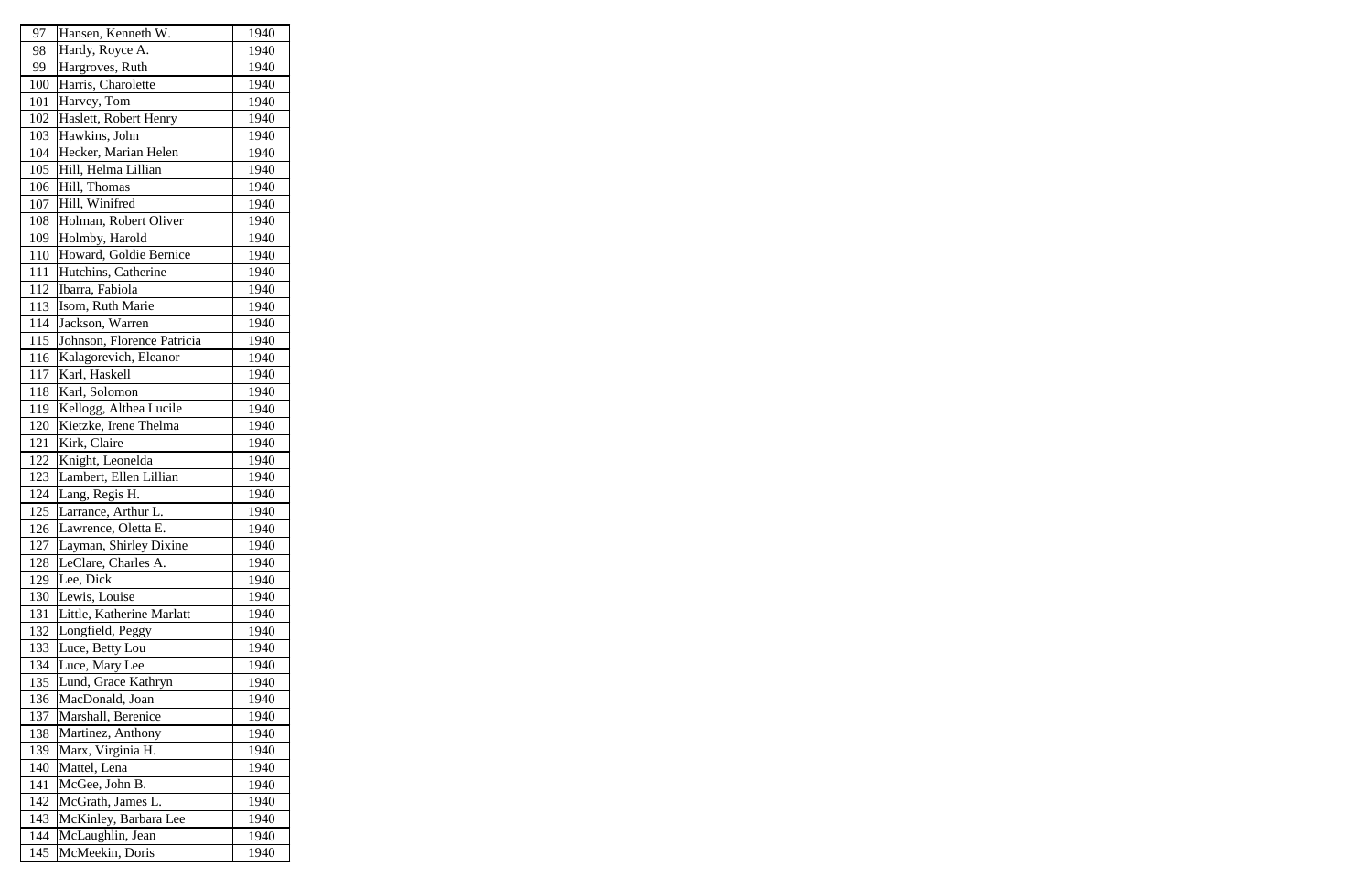| 146 | Meaker, Hellen            | 1940 |
|-----|---------------------------|------|
| 147 | Meffley, Richard Weber    | 1940 |
| 148 | Melarkey, James E.        | 1940 |
| 149 | Menante, Matilda Mary     | 1940 |
| 150 | Menante, Pauline          | 1940 |
| 151 | Menke, Edith              | 1940 |
| 152 | Menke, Gene               | 1940 |
| 153 | Mills, Betty              | 1940 |
| 154 | Mole, Ralph E.            | 1940 |
| 155 | Mongolo, Orien L.         | 1940 |
| 156 | Monroe, Clarence J.       | 1940 |
| 157 | Neill, Roy Gilbert        | 1940 |
| 158 | Nelson, Betty Jane        | 1940 |
| 159 | Nelson, Catherine         | 1940 |
| 160 | Nenzel, Mariellen         | 1940 |
| 161 | Newmarker, Glenn W.       | 1940 |
| 162 | Nichols, Ward W.          | 1940 |
| 163 | Noble, Ruth Mary          | 1940 |
| 164 | Norris, Wilma Reve        | 1940 |
| 165 | Nostrosa, Harold          | 1940 |
| 166 | Okawa, Kinuko Ameriya     | 1940 |
| 167 | Orriaga, Irene            | 1940 |
| 168 | Park, Elmer D.            | 1940 |
| 169 | Park, Helen Lucille       | 1940 |
| 170 | Patrone, Thelma           | 1940 |
| 171 | Patten, Jere Dorman       | 1940 |
| 172 | Peck, Elizabeth Lois      | 1940 |
| 173 | Pefley, Joyce             | 1940 |
| 174 | Petersen, Howard R.J.     | 1940 |
| 175 | Phillips, Ethel Hope      | 1940 |
| 176 | Platt, Ralph Orion        | 1940 |
| 177 | Pollock, William Joseph   | 1940 |
| 178 | Post, Doris               | 1940 |
| 179 | Potter, Dan               | 1940 |
| 180 | Preece, Betty Marie       | 1940 |
| 181 | Preece, Robert            | 1940 |
| 182 | Prentiss, Edward Bowie    | 1940 |
| 183 | Prida, Mary               | 1940 |
| 184 | Quilici, Teresa Cherubina | 1940 |
| 185 | Raffetto, Lois            | 1940 |
| 186 | Randall, Dorothy Lee      | 1940 |
| 187 | Randall, Maxine           | 1940 |
| 188 | Reid, Jacqueline          | 1940 |
| 189 | Reifschneider, Nita       | 1940 |
| 190 | Reilley, Anne             | 1940 |
| 191 | Reynolds, Betty Jeanne    | 1940 |
| 192 | Reynolds, Dorothy Ellen   | 1940 |
| 193 | Reynolds, Harold N.       | 1940 |
| 194 | Ricker, Ray J. Jr.        | 1940 |